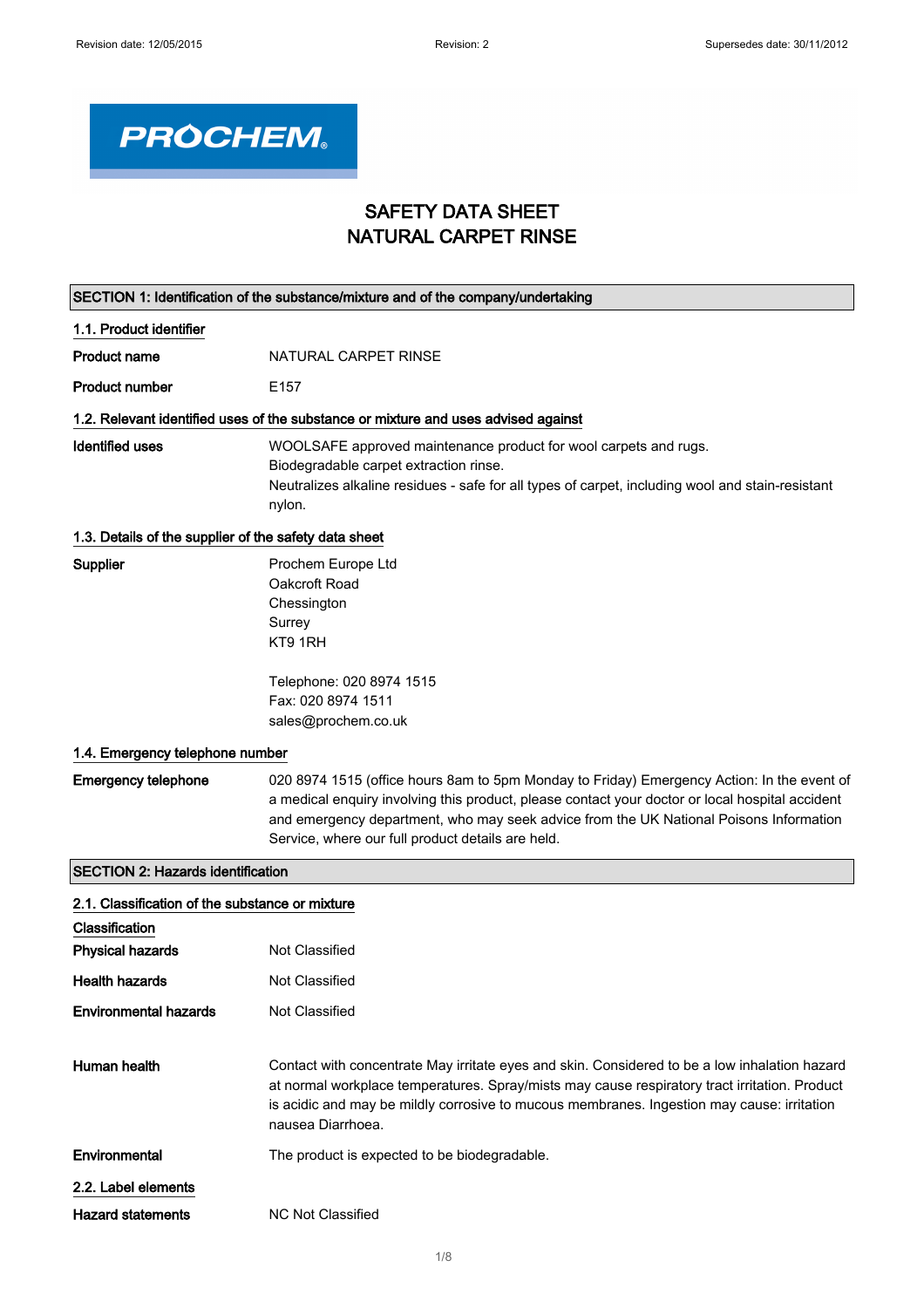| <b>Precautionary statements</b> | P102 Keep out of reach of children.<br>P262 Do not get in eyes, on skin, or on clothing.<br>P280 Wear protective gloves.<br>P305+P351+P338 IF IN EYES: Rinse cautiously with water for several minutes. Remove<br>contact lenses, if present and easy to do. Continue rinsing.<br>P313 Get medical advice/attention. |
|---------------------------------|----------------------------------------------------------------------------------------------------------------------------------------------------------------------------------------------------------------------------------------------------------------------------------------------------------------------|
| Detergent labelling             | < 5% anionic surfactants,< 5% non-ionic surfactants,< 5% perfumes, Contains DMDM<br>Hydantoin, lodopropynyl butylcarbamate                                                                                                                                                                                           |

## 2.3. Other hazards

See section 8 for details of exposure limits.

| <b>SECTION 3: Composition/information on ingredients</b>                           |                      |                    |                                                      |          |
|------------------------------------------------------------------------------------|----------------------|--------------------|------------------------------------------------------|----------|
| 3.2. Mixtures                                                                      |                      |                    |                                                      |          |
| Citric acid monohydrate                                                            |                      |                    |                                                      | $1 - 3%$ |
| CAS number: 5949-29-1                                                              | EC number: 201-069-1 |                    | REACH registration number: 01-<br>2119457026-42-XXXX |          |
| Classification                                                                     |                      |                    | Classification (67/548/EEC or 1999/45/EC)            |          |
| Eye Irrit. 2 - H319                                                                |                      | Xi;R36.            |                                                      |          |
| Alkane C6-C8 (even numbered), 1-sulphonic acid, sodium<br>salt                     |                      |                    |                                                      | $1 - 3%$ |
| $CAS$ number: $-$                                                                  | EC number: 939-625-7 |                    | REACH registration number: 01-<br>2119985168-23-XXXX |          |
| Classification                                                                     |                      |                    | Classification (67/548/EEC or 1999/45/EC)            |          |
| Acute Tox. 4 - H302                                                                |                      | Xn;R22. Xi;R36/38. |                                                      |          |
| Skin Irrit. 2 - H315                                                               |                      |                    |                                                      |          |
| Eye Irrit. 2 - H319                                                                |                      |                    |                                                      |          |
| Styrene/maleic acid copolymer                                                      |                      |                    |                                                      | $1 - 3%$ |
| CAS number: 52500-92-2                                                             |                      |                    |                                                      |          |
| Classification                                                                     |                      |                    | Classification (67/548/EEC or 1999/45/EC)            |          |
| Eye Irrit. 2 - H319                                                                |                      | Xi:R36.            |                                                      |          |
| The Full Text for all R-Phrases and Hazard Statements are Displayed in Section 16. |                      |                    |                                                      |          |

## SECTION 4: First aid measures

### 4.1. Description of first aid measures

| Inhalation   | Move affected person to fresh air and keep warm and at rest in a position comfortable for<br>breathing. Get medical attention if any discomfort continues.                 |
|--------------|----------------------------------------------------------------------------------------------------------------------------------------------------------------------------|
| Ingestion    | Do not induce vomiting. Rinse mouth thoroughly with water. Give plenty of water to drink.<br>Never give anything by mouth to an unconscious person. Get medical attention. |
| Skin contact | Wash skin thoroughly with soap and water. Get medical attention if irritation persists after<br>washing.                                                                   |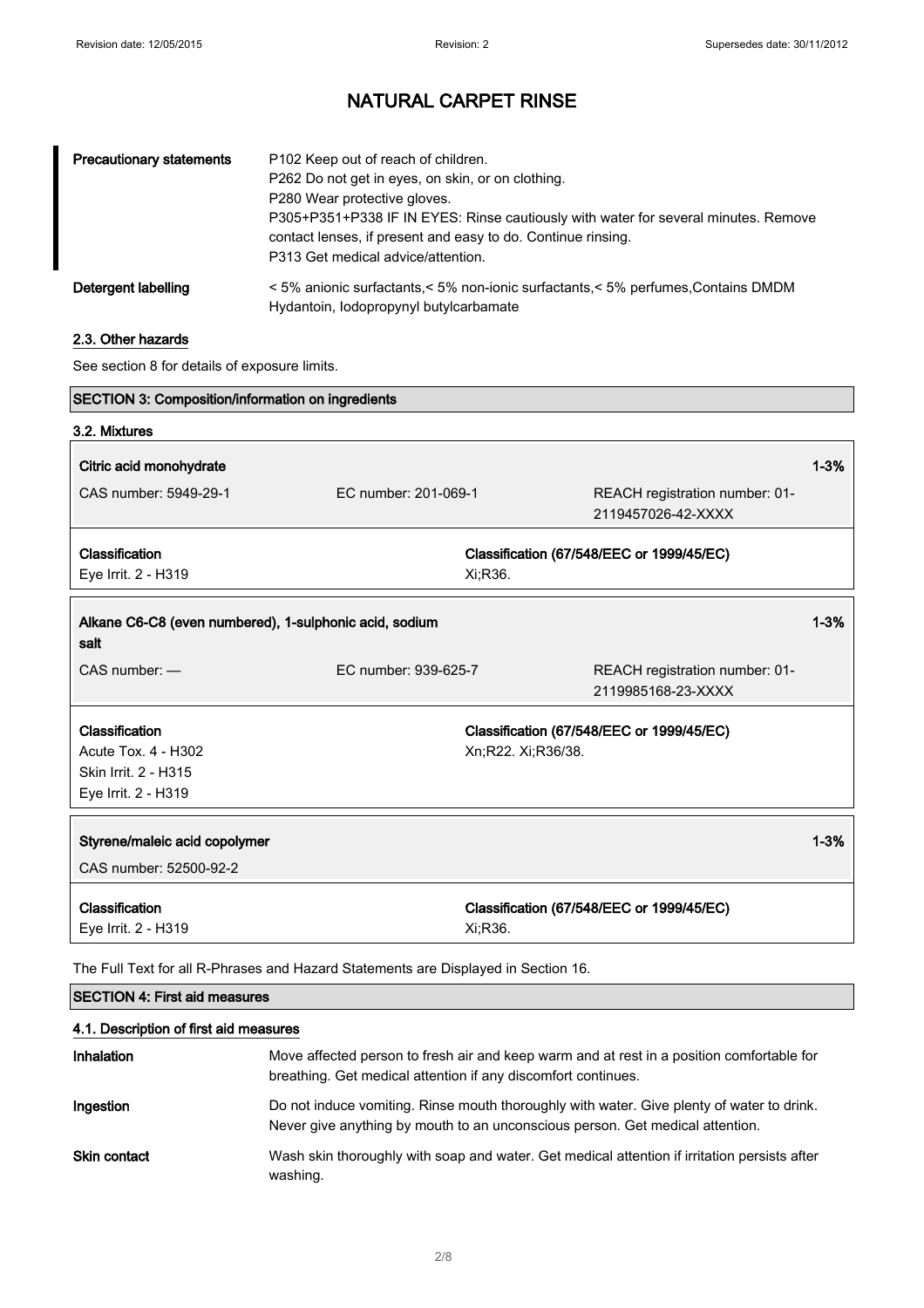I

I

# NATURAL CARPET RINSE

| Eye contact                                                | Rinse immediately with plenty of water. Remove any contact lenses and open eyelids wide<br>apart. Continue to rinse for at least 15 minutes. Get medical attention if any discomfort<br>continues.                                                                     |
|------------------------------------------------------------|------------------------------------------------------------------------------------------------------------------------------------------------------------------------------------------------------------------------------------------------------------------------|
|                                                            | 4.2. Most important symptoms and effects, both acute and delayed                                                                                                                                                                                                       |
| Skin contact                                               | Prolonged or repeated exposure may cause the following adverse effects: skin irritation and<br>dermatitis.                                                                                                                                                             |
| Eye contact                                                | May cause temporary eye irritation.                                                                                                                                                                                                                                    |
|                                                            | 4.3. Indication of any immediate medical attention and special treatment needed                                                                                                                                                                                        |
| <b>Specific treatments</b>                                 | Treat symptomatically.                                                                                                                                                                                                                                                 |
| <b>SECTION 5: Firefighting measures</b>                    |                                                                                                                                                                                                                                                                        |
| 5.1. Extinguishing media                                   |                                                                                                                                                                                                                                                                        |
| Suitable extinguishing media                               | The product is not flammable. Use fire-extinguishing media suitable for the surrounding fire.<br>Water spray, dry powder or carbon dioxide.                                                                                                                            |
| 5.2. Special hazards arising from the substance or mixture |                                                                                                                                                                                                                                                                        |
| Specific hazards                                           | No unusual fire or explosion hazards noted.                                                                                                                                                                                                                            |
| <b>Hazardous combustion</b><br>products                    | Thermal decomposition or combustion products may include the following substances: Oxides<br>of carbon.                                                                                                                                                                |
| 5.3. Advice for firefighters                               |                                                                                                                                                                                                                                                                        |
| Special protective equipment<br>for firefighters           | Wear positive-pressure self-contained breathing apparatus (SCBA) and appropriate protective<br>clothing.                                                                                                                                                               |
|                                                            |                                                                                                                                                                                                                                                                        |
| <b>SECTION 6: Accidental release measures</b>              |                                                                                                                                                                                                                                                                        |
|                                                            | 6.1. Personal precautions, protective equipment and emergency procedures                                                                                                                                                                                               |
| <b>Personal precautions</b>                                | Wear protective clothing as described in Section 8 of this safety data sheet.                                                                                                                                                                                          |
| 6.2. Environmental precautions                             |                                                                                                                                                                                                                                                                        |
| <b>Environmental precautions</b>                           | Do not discharge into drains or watercourses or onto the ground.                                                                                                                                                                                                       |
| 6.3. Methods and material for containment and cleaning up  |                                                                                                                                                                                                                                                                        |
| Methods for cleaning up                                    | Absorb spillage with non-combustible, absorbent material. Collect and place in suitable waste<br>disposal containers and seal securely. Dispose of waste to licensed waste disposal site in<br>accordance with the requirements of the local Waste Disposal Authority. |
| 6.4. Reference to other sections                           |                                                                                                                                                                                                                                                                        |
| Reference to other sections                                | For personal protection, see Section 8. For waste disposal, see Section 13.                                                                                                                                                                                            |
| <b>SECTION 7: Handling and storage</b>                     |                                                                                                                                                                                                                                                                        |
| 7.1. Precautions for safe handling                         |                                                                                                                                                                                                                                                                        |
| Usage precautions                                          | Wear protective clothing as described in Section 8 of this safety data sheet. Wash hands<br>thoroughly after handling. Wash contaminated clothing before reuse. Do not eat, drink or<br>smoke when using this product.                                                 |
|                                                            | 7.2. Conditions for safe storage, including any incompatibilities                                                                                                                                                                                                      |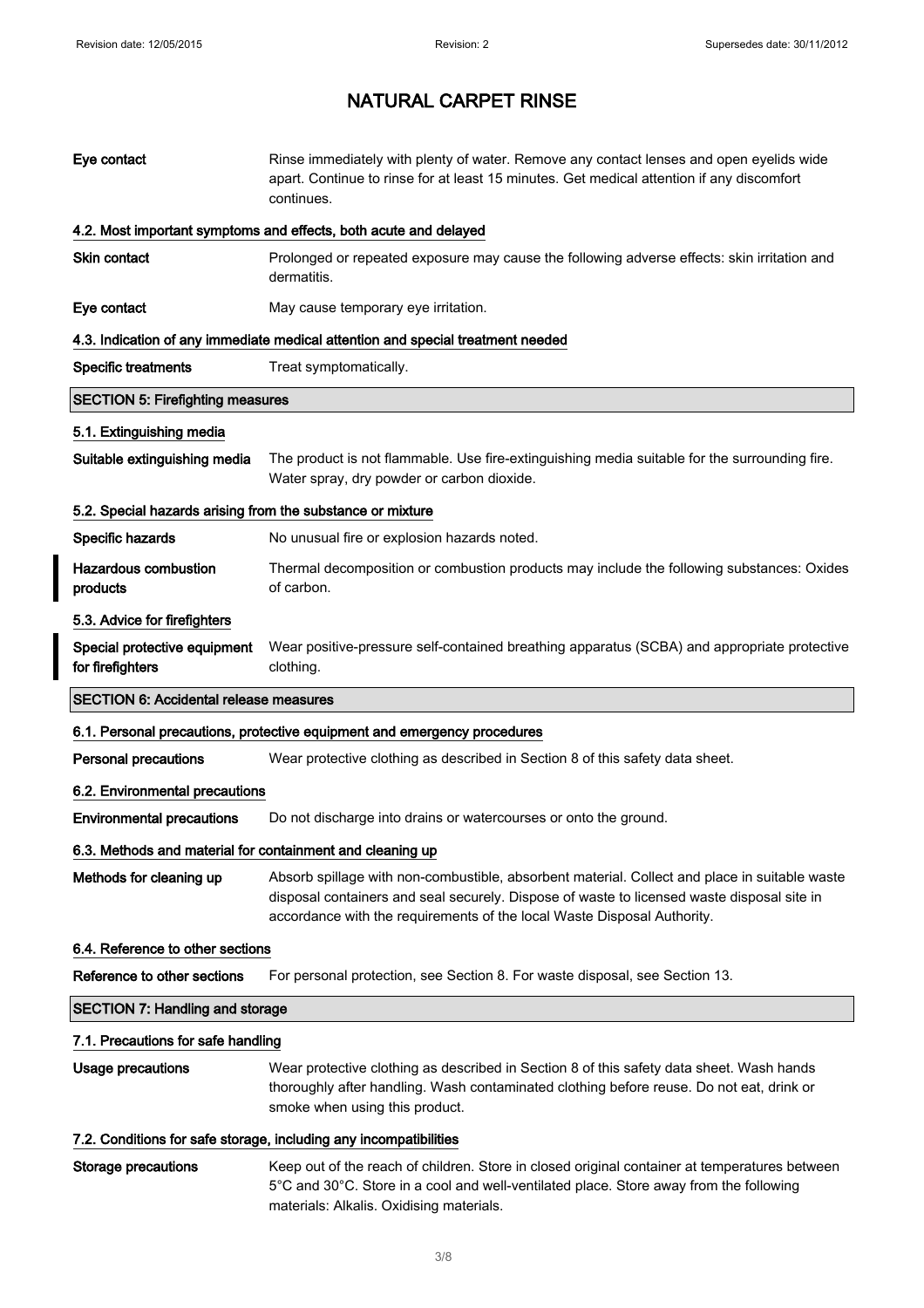| 7.3. Specific end use(s)                                |                                                                                                                                                                                                                                                       |  |
|---------------------------------------------------------|-------------------------------------------------------------------------------------------------------------------------------------------------------------------------------------------------------------------------------------------------------|--|
| Specific end use(s)                                     | The identified uses for this product are detailed in Section 1.2.                                                                                                                                                                                     |  |
| <b>SECTION 8: Exposure Controls/personal protection</b> |                                                                                                                                                                                                                                                       |  |
| 8.1. Control parameters                                 |                                                                                                                                                                                                                                                       |  |
| Ingredient comments                                     | No exposure limits known for ingredient(s).                                                                                                                                                                                                           |  |
| 8.2. Exposure controls                                  |                                                                                                                                                                                                                                                       |  |
| Protective equipment                                    |                                                                                                                                                                                                                                                       |  |
|                                                         |                                                                                                                                                                                                                                                       |  |
| Appropriate engineering<br>controls                     | Provide adequate ventilation.                                                                                                                                                                                                                         |  |
| Eye/face protection                                     | Side shield safety glasses are recommended when handling this product.                                                                                                                                                                                |  |
| Hand protection                                         | Wear protective gloves. It is recommended that gloves are made of the following material:<br>Nitrile rubber. Protective gloves should be inspected for wear before use and replaced<br>regularly in accordance with the manufacturers specifications. |  |
| Hygiene measures                                        | Wash hands after handling. Wash contaminated clothing before reuse. Do not eat, drink or<br>smoke when using the product.                                                                                                                             |  |
| <b>Respiratory protection</b>                           | Not required in normal use. For situations where recommended exposure limits may be<br>exceeded or where there is a risk of inhalation of fine spray mists, a suitable respirator face<br>mask is recommended.                                        |  |

## SECTION 9: Physical and Chemical Properties

## 9.1. Information on basic physical and chemical properties

| Appearance                                      | Clear liquid.                                              |
|-------------------------------------------------|------------------------------------------------------------|
| Colour                                          | Colourless.                                                |
| Odour                                           | Natural lemongrass and herbal.                             |
| рH                                              | pH (concentrated solution): 4.5 pH (diluted solution): 5.5 |
| Initial boiling point and range                 | $100^{\circ}$ C                                            |
| Flash point                                     | Not applicable.                                            |
| <b>Evaporation rate</b>                         | Not determined.                                            |
| Upper/lower flammability or<br>explosive limits | Not applicable.                                            |
| Vapour pressure                                 | Not determined.                                            |
| Vapour density                                  | Not determined.                                            |
| <b>Relative density</b>                         | 1.04                                                       |
| Solubility(ies)                                 | Soluble in water.                                          |
| <b>Partition coefficient</b>                    | Not determined.                                            |
| <b>Viscosity</b>                                | Not determined.                                            |
| <b>Explosive properties</b>                     | Not applicable.                                            |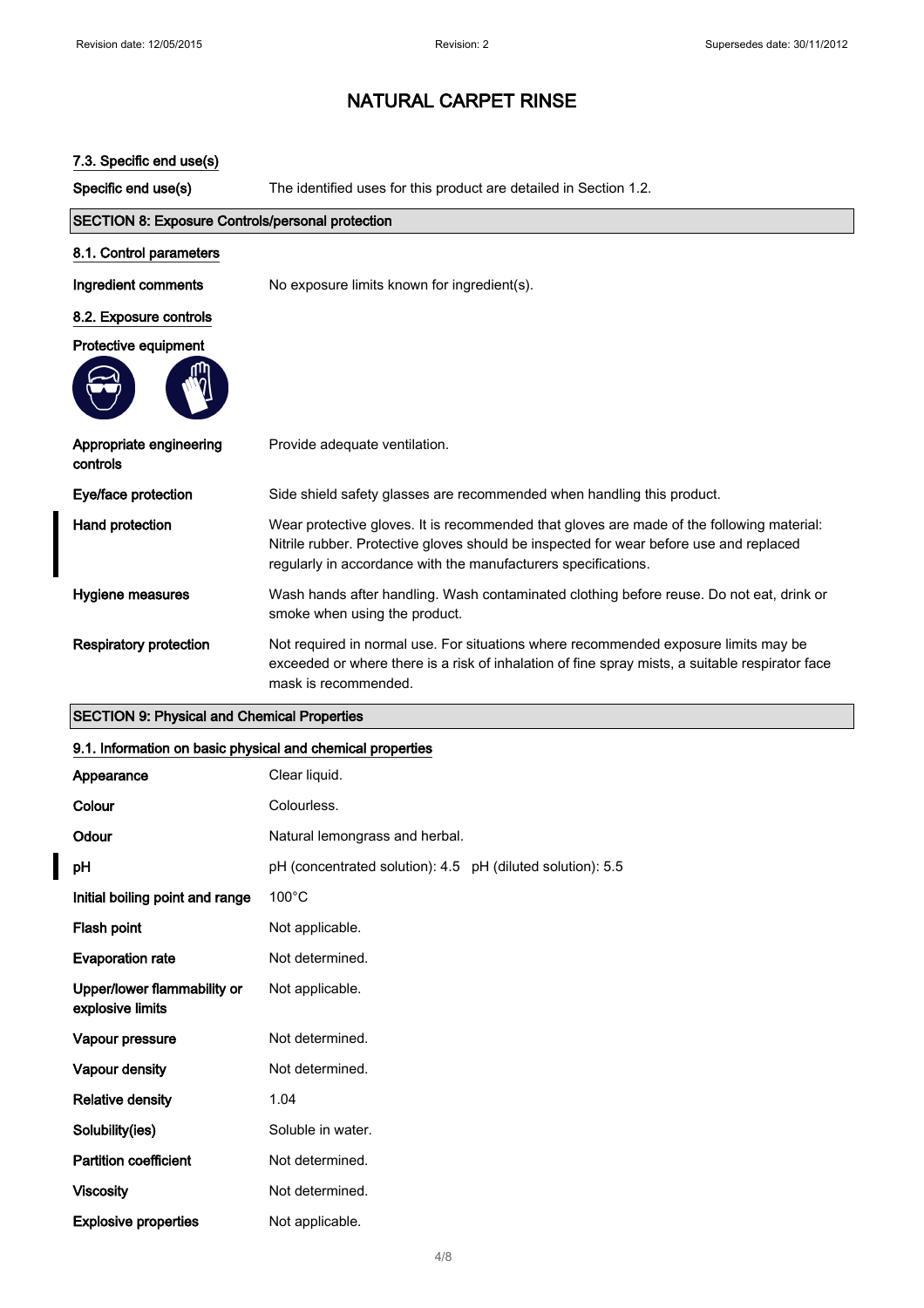$\overline{\phantom{a}}$ 

# NATURAL CARPET RINSE

| <b>Oxidising properties</b>                                    | Not applicable.                                                                                                                                                                                                                                                                                |  |
|----------------------------------------------------------------|------------------------------------------------------------------------------------------------------------------------------------------------------------------------------------------------------------------------------------------------------------------------------------------------|--|
| 9.2. Other information                                         |                                                                                                                                                                                                                                                                                                |  |
| Other information                                              | None.                                                                                                                                                                                                                                                                                          |  |
| <b>SECTION 10: Stability and reactivity</b>                    |                                                                                                                                                                                                                                                                                                |  |
| 10.1. Reactivity                                               |                                                                                                                                                                                                                                                                                                |  |
| Reactivity                                                     | There are no known reactivity hazards associated with this product.                                                                                                                                                                                                                            |  |
| 10.2. Chemical stability                                       |                                                                                                                                                                                                                                                                                                |  |
| <b>Stability</b>                                               | Stable at normal ambient temperatures and when used as recommended.                                                                                                                                                                                                                            |  |
| 10.3. Possibility of hazardous reactions                       |                                                                                                                                                                                                                                                                                                |  |
| Possibility of hazardous<br>reactions                          | Not determined.                                                                                                                                                                                                                                                                                |  |
| 10.4. Conditions to avoid                                      |                                                                                                                                                                                                                                                                                                |  |
| <b>Conditions to avoid</b>                                     | Store in closed original container at temperatures between 5°C and 30°C. Protect from<br>freezing and direct sunlight.                                                                                                                                                                         |  |
| 10.5. Incompatible materials                                   |                                                                                                                                                                                                                                                                                                |  |
| Materials to avoid                                             | None known.                                                                                                                                                                                                                                                                                    |  |
| 10.6. Hazardous decomposition products                         |                                                                                                                                                                                                                                                                                                |  |
| Hazardous decomposition<br>products                            | Thermal decomposition or combustion products may include the following substances: Oxides<br>of carbon.                                                                                                                                                                                        |  |
| <b>SECTION 11: Toxicological information</b>                   |                                                                                                                                                                                                                                                                                                |  |
|                                                                |                                                                                                                                                                                                                                                                                                |  |
| 11.1. Information on toxicological effects                     |                                                                                                                                                                                                                                                                                                |  |
| <b>Toxicological effects</b>                                   | Product is acidic and may be mildly corrosive to mucous membranes. Ingestion may cause:<br>irritation nausea Diarrhoea. Excessive exposure may cause respiratory irritation and/or<br>temporary central nervous system effects including dizziness, weakness, fatigue, nausea and<br>headache. |  |
| Acute toxicity - oral<br>ATE oral (mg/kg)                      | 128,205.12820513                                                                                                                                                                                                                                                                               |  |
| Skin corrosion/irritation<br>Skin corrosion/irritation         | Prolonged or repeated exposure may cause the following adverse effects:, skin irritation and<br>dermatitis.                                                                                                                                                                                    |  |
| Serious eye damage/irritation<br>Serious eye damage/irritation | Contact with concentrate may produce mild transient irritation if not promptly rinsed.                                                                                                                                                                                                         |  |
| Skin sensitisation<br><b>Skin sensitisation</b>                | None known.                                                                                                                                                                                                                                                                                    |  |
| Germ cell mutagenicity<br>Genotoxicity - in vivo               | No effects expected based upon current data.                                                                                                                                                                                                                                                   |  |
| Carcinogenicity<br>Carcinogenicity                             | No effects expected based upon current data.                                                                                                                                                                                                                                                   |  |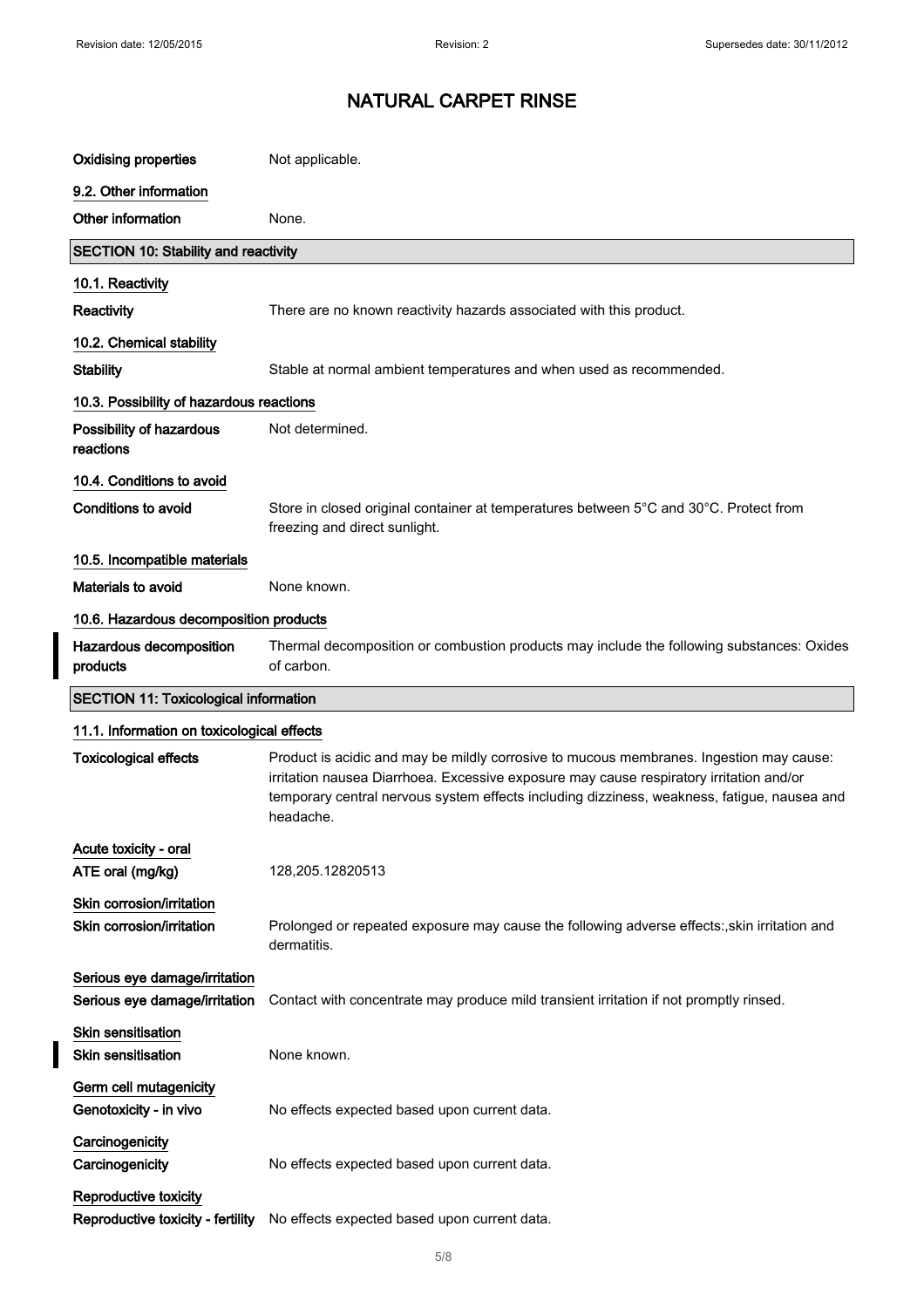### Toxicological information on ingredients.

|                              |                                                 | Citric acid monohydrate                                                                                                                                                                                                                                                                                                                                                                                                 |
|------------------------------|-------------------------------------------------|-------------------------------------------------------------------------------------------------------------------------------------------------------------------------------------------------------------------------------------------------------------------------------------------------------------------------------------------------------------------------------------------------------------------------|
|                              | Acute toxicity - oral                           |                                                                                                                                                                                                                                                                                                                                                                                                                         |
|                              | Acute toxicity oral (LD <sub>50</sub><br>mg/kg) | 2,000                                                                                                                                                                                                                                                                                                                                                                                                                   |
|                              | <b>Species</b>                                  | Rat                                                                                                                                                                                                                                                                                                                                                                                                                     |
|                              | <b>SECTION 12: Ecological Information</b>       |                                                                                                                                                                                                                                                                                                                                                                                                                         |
| 12.1. Toxicity               |                                                 |                                                                                                                                                                                                                                                                                                                                                                                                                         |
| <b>Toxicity</b>              |                                                 | The product is not expected to be hazardous to the environment.                                                                                                                                                                                                                                                                                                                                                         |
|                              | Ecological information on ingredients.          |                                                                                                                                                                                                                                                                                                                                                                                                                         |
|                              |                                                 | Citric acid monohydrate                                                                                                                                                                                                                                                                                                                                                                                                 |
|                              | Acute toxicity - fish                           | LC50, 48 hours, 48 hours: 440 mg/l,                                                                                                                                                                                                                                                                                                                                                                                     |
|                              | 12.2. Persistence and degradability             |                                                                                                                                                                                                                                                                                                                                                                                                                         |
|                              |                                                 | Persistence and degradability The surfactant(s) contained in this product complies(comply) with the biodegradability criteria<br>as laid down in Regulation (EC) No. 648/2004 on detergents. Data to support this assertion<br>are held at the disposal of the competent authorities of the Member States and will be made<br>available to them at their direct request, or at the request of a detergent manufacturer. |
|                              | 12.3. Bioaccumulative potential                 |                                                                                                                                                                                                                                                                                                                                                                                                                         |
|                              | <b>Bioaccumulative potential</b>                | Not known.                                                                                                                                                                                                                                                                                                                                                                                                              |
| <b>Partition coefficient</b> |                                                 | Not determined.                                                                                                                                                                                                                                                                                                                                                                                                         |
| 12.4. Mobility in soil       |                                                 |                                                                                                                                                                                                                                                                                                                                                                                                                         |
| <b>Mobility</b>              |                                                 | The product is soluble in water.                                                                                                                                                                                                                                                                                                                                                                                        |
|                              | 12.5. Results of PBT and vPvB assessment        |                                                                                                                                                                                                                                                                                                                                                                                                                         |
| assessment                   | Results of PBT and vPvB                         | This product does not contain any substances classified as PBT or vPvB.                                                                                                                                                                                                                                                                                                                                                 |
|                              | 12.6. Other adverse effects                     |                                                                                                                                                                                                                                                                                                                                                                                                                         |
| Other adverse effects        |                                                 | None known.                                                                                                                                                                                                                                                                                                                                                                                                             |
|                              | <b>SECTION 13: Disposal considerations</b>      |                                                                                                                                                                                                                                                                                                                                                                                                                         |
|                              | 13.1. Waste treatment methods                   |                                                                                                                                                                                                                                                                                                                                                                                                                         |
| <b>Disposal methods</b>      |                                                 | Dispose of waste to licensed waste disposal site in accordance with the requirements of the<br>local Waste Disposal Authority. Empty containers should be rinsed with water then crushed<br>and disposed of at legal waste disposal site.                                                                                                                                                                               |
|                              | <b>SECTION 14: Transport information</b>        |                                                                                                                                                                                                                                                                                                                                                                                                                         |

#### 14.1. UN number

Not classified for transportation.

## 14.2. UN proper shipping name

None.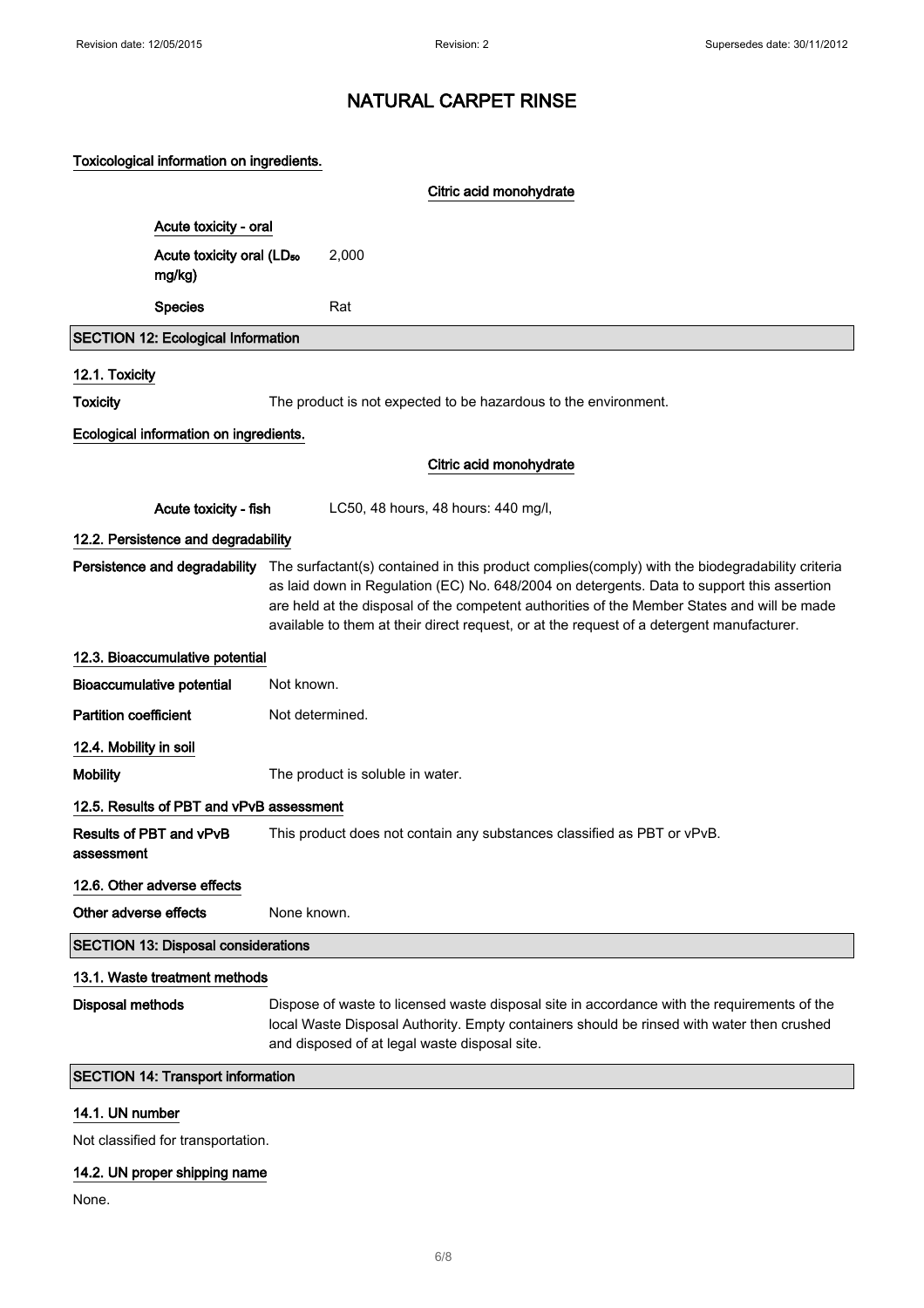## 14.3. Transport hazard class(es)

ADR/RID class

#### **IMDG class**

14.4. Packing group

None.

#### 14.5. Environmental hazards

Environmentally hazardous substance/marine pollutant

No.

#### 14.6. Special precautions for user

None.

### 14.7. Transport in bulk according to Annex II of MARPOL73/78 and the IBC Code

Transport in bulk according to Not applicable. Annex II of MARPOL 73/78 and the IBC Code

### SECTION 15: Regulatory information

|                             | 15.1. Safety, health and environmental regulations/legislation specific for the substance or mixture |
|-----------------------------|------------------------------------------------------------------------------------------------------|
| <b>National regulations</b> | The Control of Substances Hazardous to Health Regulations 2002 (SI 2002 No. 2677) (as<br>amended).   |
|                             | The Chemicals (Hazard Information and Packaging for Supply) Regulations 2009 (SI 2009                |
|                             | No. 716).                                                                                            |
| EU legislation              | Regulation (EC) No 1907/2006 of the European Parliament and of the Council of 18                     |
|                             | December 2006 concerning the Registration, Evaluation, Authorisation and Restriction of              |
|                             | Chemicals (REACH) (as amended).                                                                      |
|                             | Regulation (EC) No 1272/2008 of the European Parliament and of the Council of 16                     |
|                             | December 2008 on classification, labelling and packaging of substances and mixtures (as              |
|                             | amended).                                                                                            |

#### 15.2. Chemical safety assessment

No chemical safety assessment has been carried out.

#### SECTION 16: Other information

| General information       | Telephone 020 8974 1515                                                                           |
|---------------------------|---------------------------------------------------------------------------------------------------|
| <b>Revision comments</b>  | NOTE: Lines within the margin indicate significant changes from the previous revision.            |
| <b>Revision date</b>      | 12/05/2015                                                                                        |
| Revision                  | 2                                                                                                 |
| Supersedes date           | 30/11/2012                                                                                        |
| Signature                 | <b>Aaron Saunders</b>                                                                             |
| Risk phrases in full      | NC Not classified.<br>R <sub>36</sub> Irritating to eyes.                                         |
| Hazard statements in full | H302 Harmful if swallowed.<br>H315 Causes skin irritation.<br>H319 Causes serious eve irritation. |